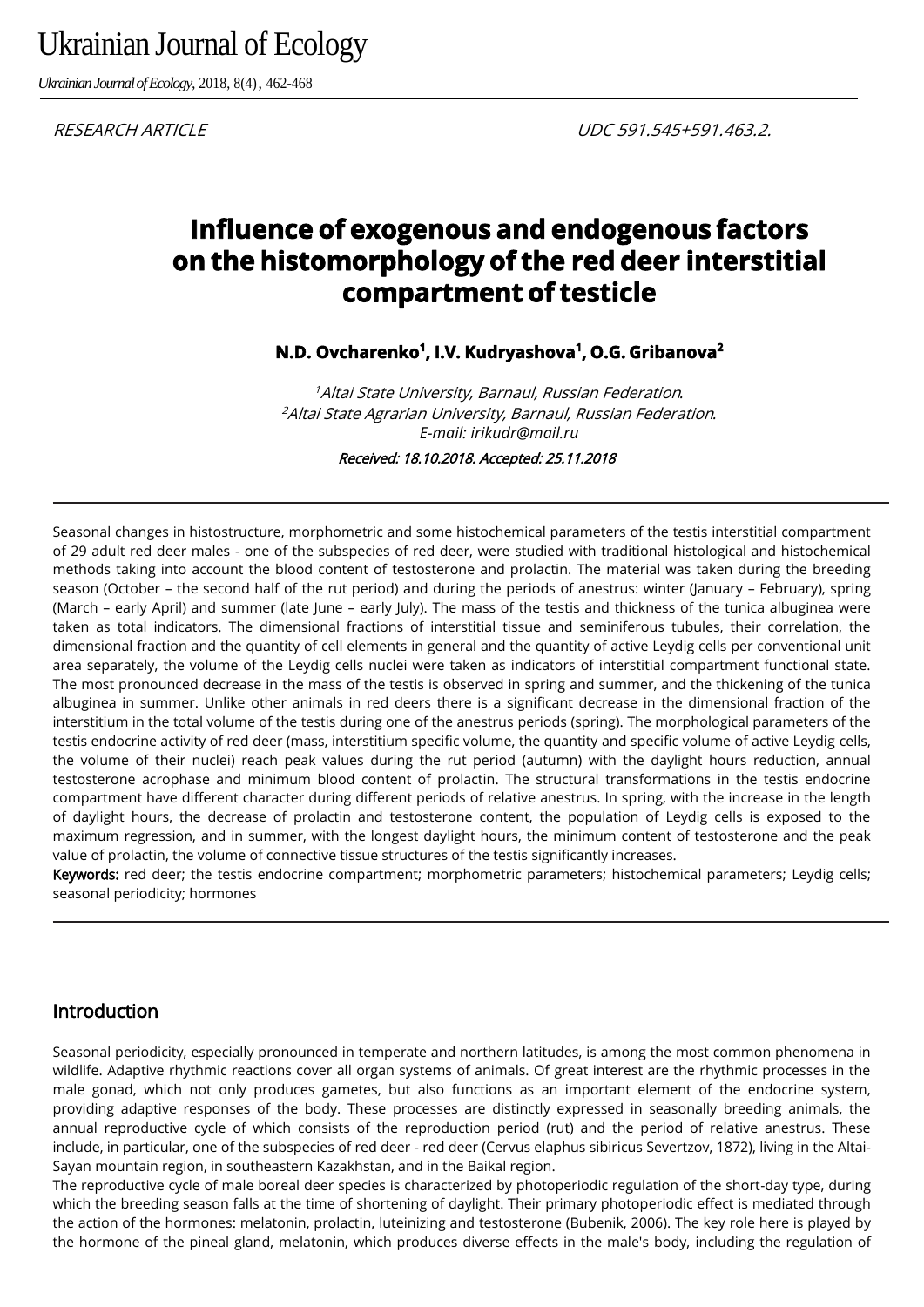steroidogenesis and spermatogenesis, both directly affecting Leydig cells and indirectly through Sertoli cells and other hormones (Kun Yu et al., 2018).

Hormonal control of the reproductive cycle of male deer is of a cascade nature. The initial link in the cascade chain is melatonin, the peak of which is observed in December, and the minimum - in June. The fall of melatonin concentration in the blood after the winter solstice disinhibits the production of prolactin, the peak of which falls in the middle of June. The next step in the cascade of seasonal regulation of reindeer reproduction is the effect of prolactin on the luteinizing hormone, which stimulates the secretion of testosterone in Leydig cells. A high level of prolactin inhibits LH receptors in Leydig cells, its fall disinhibits them, which leads to enhanced testosterone production (Bubenik, 2006). Thus, these hormones are closely related to the seasonal change in the length of daylight through melatonin. The content of prolactin negatively correlates with the concentration of melatonin, and the content of luteinizing hormone and testosterone is positive. A positive correlation of androgen concentration with melatonin content in seasonally breeding animals of a short day is also indicated by Kun Yu et al. (2018).

The purpose of this study was to determine the structural and functional changes in the endocrine department of the testicle of the deer, depending on the season and the content of hormones involved in the photoperiodic regulation of the reproductive cycle (testosterone and prolactin).

### Material and methods

Seasonal aspects of the dynamics of the morphological and histochemical indicators of the endocrine section of the testis were studied using traditional histological and histochemical methods (Microscopic technique ..., 1996) in 29 mature deer males aged 5 to 12 years. The material was taken during the reproduction season (October - the second half of the rut) and at various periods of anestrus: in winter (January - February), in spring (March - early April), and in summer (late June - early July). Each group contained from 4 to 10 animals. The basic morphological parameters of the testis were mass, albumin thickness, interstitial and seminiferous tubular volume fractions, and their ratio (Ukhov, Astrakhantsev, 1983; Avtandilov, 1992). When analyzing we considered the functional state of the interstitium, the volume fraction and the number of cell lines per unit area, volume fraction and number of active Leydig cells (LC) or interstitial endocrinocytes per unit area, volume of LC nuclei (Tashke, 1980, Avtandilov, 1992, Shevlyuk, Stadnikov et al., 1998). The obtained morphometric data were processed by means of standard statistical processing.

#### Results and discussion

Seasonal mass dynamics of the testicle of the deer had some patterns – it is increased during the reproduction period and reliably (P <0.01) decreased it during anestrus (Table 1).

| Parameter                      | autumn             | winter            | spring                   | summer          |
|--------------------------------|--------------------|-------------------|--------------------------|-----------------|
| Weight, g                      | $127.2 \pm 8.7$ ** | $91.4 \pm 7.2$ ** | $57.7 \pm 7.0$           | 75.6±14.5       |
| Tunica albuginea thickness, um | $480.3 \pm 8.9$    | $497.5 \pm 6.5$   | $485.2 \pm 9.5$<br>$***$ | 609.4±24.4      |
| Interstitum volume fraction, % | $16.5 \pm 2.0$     | $19.9 \pm 1.5$ ** | $11.8 \pm 1.7$ **        | $21.2 \pm 2.8$  |
| Seminiferous tubules volume    | 78.0±2.0**         | $68.1 \pm 1.0$    | $71.0 + 4.5$             | $70.1 \pm 2.6$  |
| fraction, %                    |                    |                   |                          |                 |
| Volume ratio                   | $4.99 \pm 0.73$    |                   | $5.54 \pm 0.57$          | $3.95 \pm 0.97$ |
|                                |                    | $3.58 \pm 0.35$   |                          |                 |
|                                |                    |                   |                          |                 |

Table 1. Dynamics of the base morphometric parameters of the red deer testicle during the annual reproductive cycle

Note: here and for Tables 2-3 differences between the neighboring groups significant at: \*P <0.05; \*\*P <0.01; \*\*\*P <0.001;

The most pronounced drop in testis mass is observed in the spring-summer period, with the minimum in spring; although the differences between spring and summer are not significant. Similar data on the dynamics of the weight of the testes of red deer are reported by Hochereau-de-Reviers & Lincoln (1978) and Lunitsyn (2004). The thickness of the tunica albuginea, on the contrary, increases in summer to about 600 microns; in the rest of the seasons, it remains approximately at the same level (about 480–500 microns).

For the seasonal dynamics of the ratio of interstitial volumes and seminiferous tubules in the testicle of the deer, the most characteristic is a significant decrease in the interstitium volume fraction (0.001<P<0.05) in one of the periods of anestrus (spring). We associate this feature of the deer with a relatively weakly pronounced seasonal dynamics of the diameter of the seminiferous tubules, on which the volume of tubular tissue in the testis depends (Kudryashova, 2010). In other animals during the regression of the testis, the relative volume of interstitial tissue increases, which coincides with a significant decrease in the diameter of the seminiferous tubules (Cellarius et al., 1986, Shevlyuk et al., 1998).

Thus, the minimum values of the interstitium volume fraction coincide with the seasonal regression of the testis mass. In general, the seasonal variability of the basic parameters of the testis is not pronounced as in other deer (Fig. 1).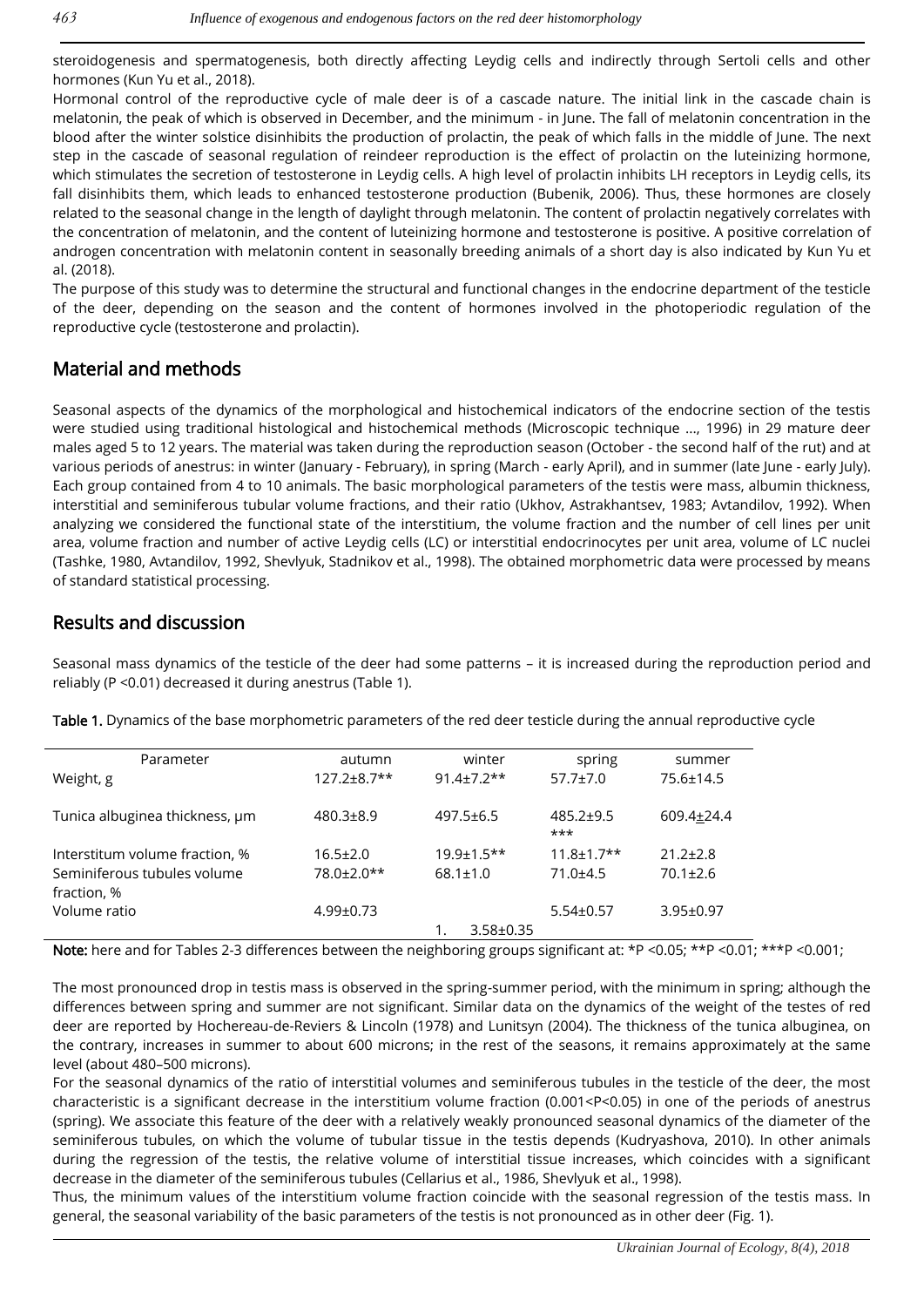

Figure 1. Seasonal dynamics of the base parameters of the red deer testis (% to the average annual value).

When analyzing the parameters of the state of the interstitial division, we noted the seasonal differences in the ratio of cellular and stromal components of the interstitium (Table 2).

| Table 2. Morphometric parameters of the interstitial tissue of the testis of adult red deer during the annual reproductive cycle |
|----------------------------------------------------------------------------------------------------------------------------------|
|----------------------------------------------------------------------------------------------------------------------------------|

| Parameter                                 | autumn             | winter             | spring         | summer         |
|-------------------------------------------|--------------------|--------------------|----------------|----------------|
| Cells per area unit                       | $48.1 \pm 1.2$ *** | $37.2 \pm 1.4$     | $37.4 \pm 1.3$ | $35.3 \pm 1.0$ |
| Volume fraction of cells in the           | $62.1 + 1.4$ ***   | $43.6 \pm 2.3*$    | $36.4 + 1.1*$  | $32.5 \pm 1.1$ |
| interstitium volume                       |                    |                    |                |                |
| Active LC per area unit                   | $15.9 \pm 0.7*$    | $12.9 \pm 0.7$ *** | $2.9 + 0.3**$  | $5.7 \pm 0.5$  |
| Volume fraction of LC in the interstitium | $33.0 \pm 1.4$ *** | $16.3 + 1.4***$    | $4.6\pm0.6***$ | $9.5 \pm 0.7$  |
| volume                                    |                    |                    |                |                |

The volume fraction of cellular elements reaches is maximum in the fall, during the rut and begins to decline in the winter. This trend continues until the period of preparation for the rut (summer). Accordingly, the dynamics of the volume fraction of non-cellular components of the stroma has a reverse character: the volume of connective tissue increases significantly during the period of anestrus, especially in the spring-summer season.

Compared to the rut, the number of cellular elements per unit area decreases from the rest of the year (from 48 to 35–37 cells), while remaining almost stable.

Stereometric indicators of the seasonal activity of Leydig cells also show maximum values during the rut period and decrease in other seasons. Thus, the volume fraction of these cells is more than 30% in autumn, and it decreases by 2 times in winter and drops sharply (almost 6 times compared to autumn period) in spring, reaching an annual minimum. In summer, this parameter starts to increase again.

A similar dynamics is characteristic of the number of Leydig cells that are morphologically identified as active. The maximum number of secreting cells per unit area falls on the rut period. In winter, their number somewhat decreases, then there is a sharp drop in their numbers in spring, and by the velvet cutting it gradually begins to recover.

In fall, the active Leydig cells make up about 1/3 of all interstitium cells; their volume fraction is estimated to be significantly higher - more than half of the volume fraction of all cells. In winter, this parameter decreases by 2 times, while their number decreases less significantly. This indicates the predominance of large cells during the rutting period and a decrease in their size in winter, which coincides with the results of karyometric analysis. In summer, the recovery of the activity of Leydig cells begins, which is reflected in a significant (P <0.001) increase of corresponding indicators.

Thus, the number of active interstitial endocrinocytes and their share to stroma volume vary during the year more significantly than similar indicators common to all cellular elements of the interstitium (Fig. 2)

It should be noted that we have not identified mitotic divisions in the endocrinocyte populations of the testicle of mature red deers in all studied seasons, which coincides with the data of Shevlyuk et al., (2010) and indicates the possibility of redifferentiation of Leydig cells from fibroblast-like interstitium elements.

Cariometric analysis of Leydig cells showed a pronounced dynamics in the volume of their nuclei during the annual cycle. We distinguished 3 groups of nuclei: "small" - up to 31.5 μm3, "medium" - 31.5–100 μm3, and "large" - over 100 μm3 from analysis of the data of the volume of interstitial endocrinocyte nuclei. The heteromorphism of the Leydig cell population, including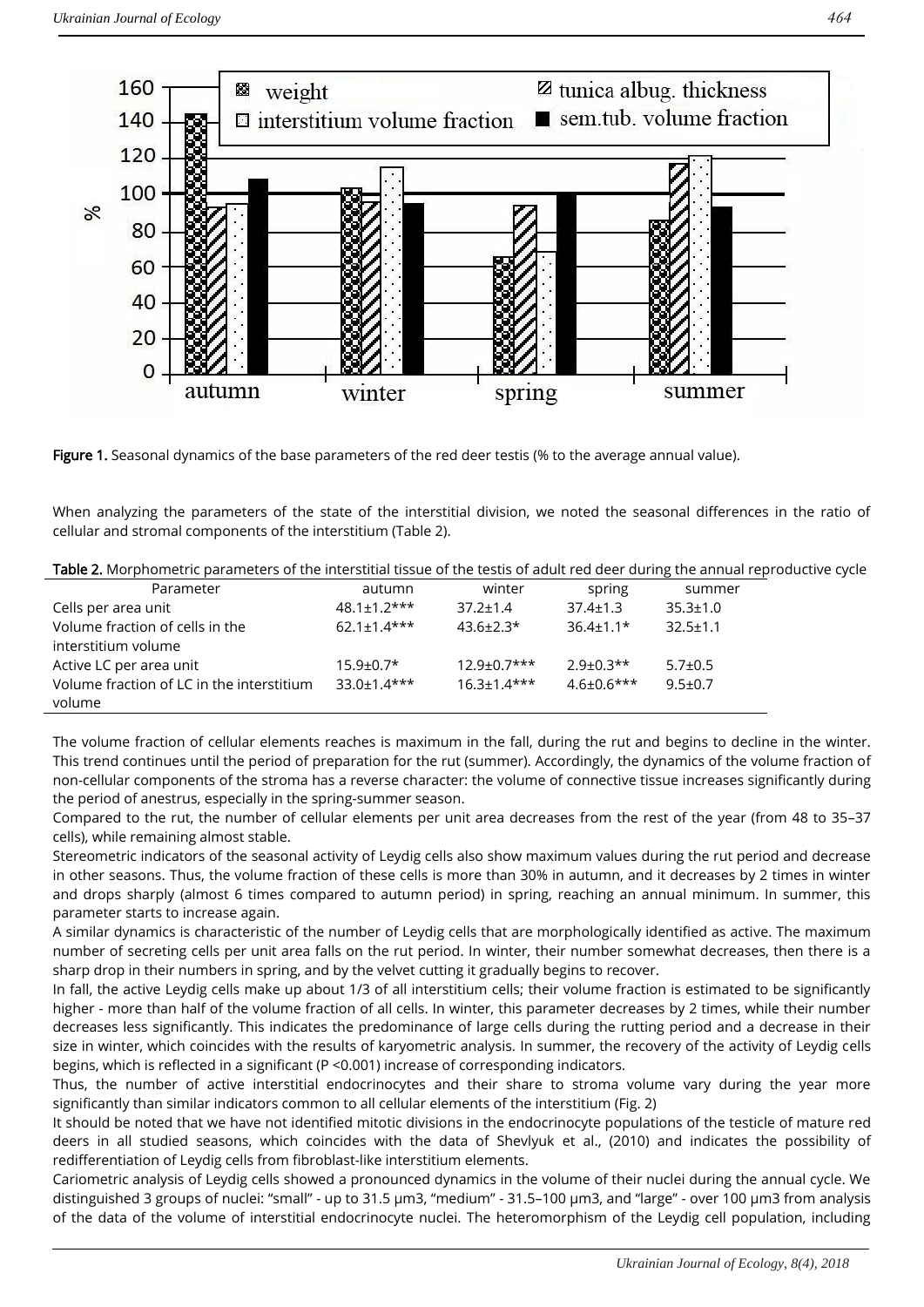nuclear polymorphism, has been reported for a number of vertebrates and is considered as an indicator of adaptive gonad reactions (Shevlyuk et al., 2017).



Figure 2. Seasonal dynamics of the morphometric parameters of the red deer testis interstitim (in% of the average annual).

The average nucleus annual volume of Leydig cells is 60.5 ± 0.7 μm3 (lgVc = 1.78). The highest value was registered during the rut - 164.4% of average. In other seasons, the average parameters are significantly reduced. The smallest average size of the nuclei of interstitial endocrinocytes is characteristic for spring and they were 64.3% of the average annual values. In winter and summer, the average nucleus volumes of Leydig cells are larger, but still do not reach the average annual values (Table 3).

|        | <b>IDIC 3.</b> Carlometric parametres or Leyaig tens in testicles or rea accritioning the annual reproductive cycle, w |                                                               |                   |                    |  |
|--------|------------------------------------------------------------------------------------------------------------------------|---------------------------------------------------------------|-------------------|--------------------|--|
| Season | Average volume of                                                                                                      | Ratio of the number of cells with different volumes of nuclei |                   |                    |  |
|        | nuclei (µm)                                                                                                            | small                                                         | medium            | large              |  |
| autumn | $99.8 \pm 0.8$ ***                                                                                                     | $3.0 \pm 1.5$ ***                                             | $46.8 \pm 3.8$ *  | $50.3 \pm 2.3$ *** |  |
| winter | $49.8 + 0.9***$                                                                                                        | $36.6 \pm 5.3*$                                               | $63.4 \pm 5.3$ ** | $4.8 \pm 1.4$      |  |
| spring | $38.5 \pm 1.6$ ***                                                                                                     | $52.5 \pm 4.1*$                                               | $40.7 + 3.9**$    | $8.3{\pm}4.0$      |  |
| summer | $50.1 \pm 1.2$                                                                                                         | $29.4 \pm 7.2$                                                | $63.5 \pm 5.5$    | $5.9 \pm 3.3$      |  |
|        |                                                                                                                        |                                                               |                   |                    |  |

Table 3. Cariometric parametres of Leydig cells in testicles of red deer during the annual reproductive cycle, %

Graphic analysis of variation series (Fig. 3) indicates a significant heterogeneity of nuclear populations of interstitial endocrinocytes not only in winter, but also in all the еру periods of the annual cycle.

The variation curve of the logarithms of the volume of the nuclei of Leydig cells during the rut period is clearly isolated and shifted to the right from the annual average value, which indicates an increase in the number of cells with large nuclei. Classical are classes 13 and 14 with a nucleus volume of 92–176 μm (lg = 1.9–2.09). The number of small nuclei of class 3–8 (less than 31.5 μm) is minimal and totals only about 3%. At the same time, the number of cells with medium and large nuclei is very large (46.8% and 50.2%, respectively). Among large nuclei, nuclei of the highest classes (16–18) occupy an important place in excess of 180 μm - they constitute 11%.

During the period of relative anestrus (from December to the beginning of July), shift of the variation curves to the left from the average annual indicator is observed. Nuclear heterogeneity is preserved, but cells with a small and medium volume of nuclei predominate quantitatively.

The winter period is characterized by a decrease in the absolute values of the volume of nuclei. The 9th and 10th classes are modal (35–54 µm3, lg = 1.5–1.69), which together account for 35% of the total number of cells. Leydig cells with nuclei of the upper classes (16-18) disappear, small cells with nuclei of class 2 appear. The total number of small cells (classes 2–8) increases dramatically - up to 27%. This indicates the development of processes of destruction of the glandular tissue of the testis. However, in the group of cells with small nuclei, along with degenerating nuclei, young interstitial endocrinocytes are also found.

The variation curve of the spring period is characterized by greater shift to the left. Class 8 is modal (nuclear volume 28–31.5 µm3, lg = 1.4–1.49), cells with class 1 nuclei appear. The number of cells with small nuclei of the 1–8 class is the largest and makes up almost half of the total number of cells (44.6%). At the same time, cells appear with nuclei of the upper classes, but in very small quantities - about 1%. It should also be noted uneven placement of cells with nuclei of different classes in different parts of the testis. Thus, in spring there is a sharp decrease in the functional activity of the endocrine division of the testicle of the deer.

.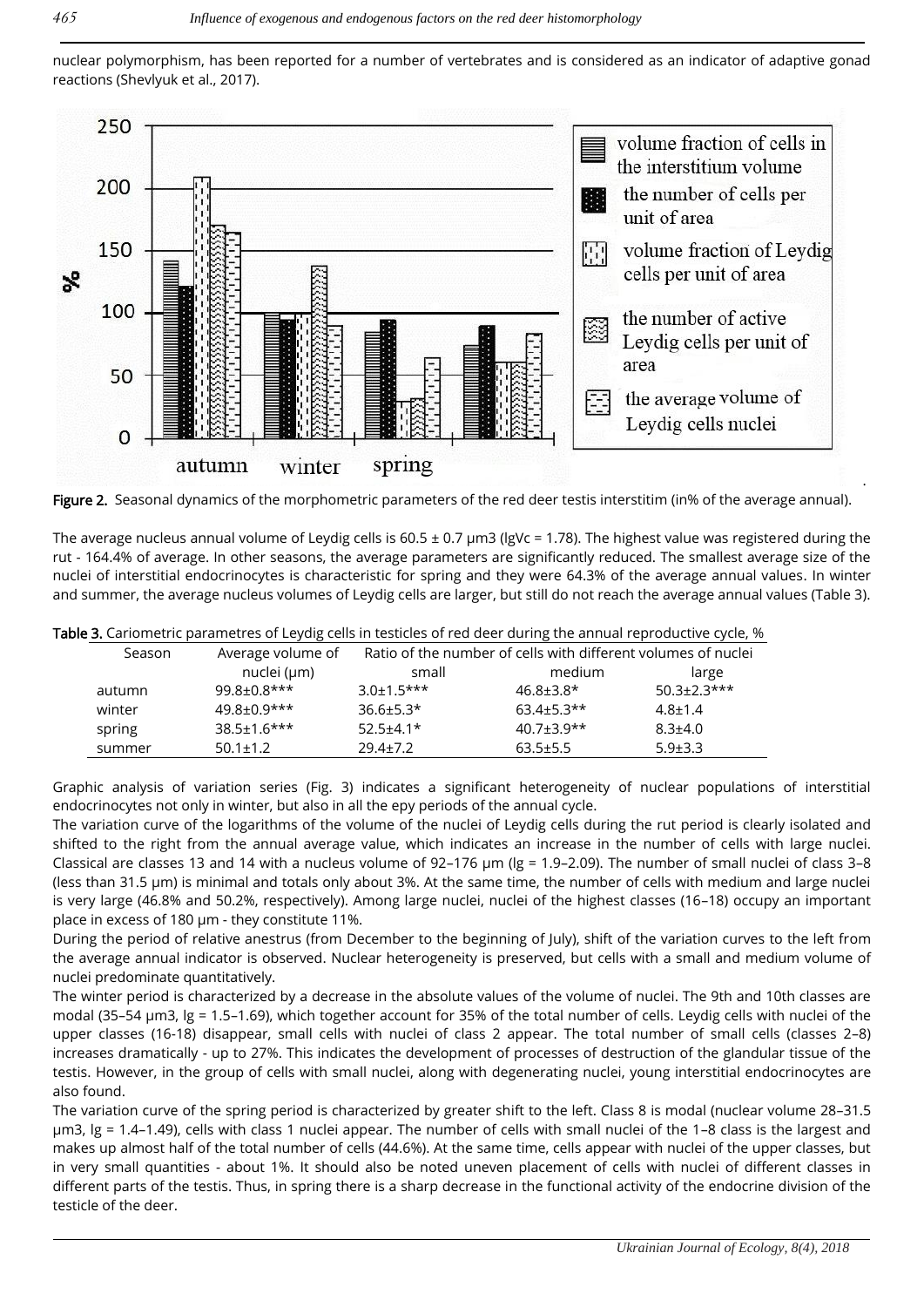

Figure 3. Variational curves of the logarithms of Leydig cell nuclei volume in red deer testicles during the annual reproductive cycle. The vertical line is the annual average.

In the summer, the processes of restoration of the synthetic activity of IE begin, which is expressed in the reverse shift of the variation curve to the right; at the same time, it acquires a great similarity in outlines and position with the curve of the winter period. The mean values of the nuclei volumes are also close, although they are significantly (P <0.05) different. However, the summer nuclear population has its own characteristics: cells with nuclei of classes 1 and 2 disappear, the number of small nuclei of classes 3–8 decreases to 29.5%, large cells of classes 16–18 make up only 0.5%.

Considering the histochemical indices of the interstitial part, we revealed the distinct seasonal periodicity and increased content of sudanophilic phospholipids in the cytoplasm of Leydig cells during and after the rut (Fig. 4). This is one of the signs of active secretion (Lopez-Arranz et al., 1976, Shevlyuk et al., (2010). In spring and summer, their content decreases to the complete disappearance.



Figure 4. Phospholipids in the cytoplasm of interstitial cells. Red deer is 10 years old. October. Formalin fixation. Coloring Sudan black B. Z. 400

We compared the obtained morphometric characteristics of seasonal cyclical changes in the endocrine section of the testicle to the data from a joint study by Lunitsyn et al. (2003) on the seasonal dynamics of testosterone and prolactin in the peripheral blood of red deer red deers. The maximum values of most morphological indicators of the functional activity of the endocrine compartment are recorded during the rut. First of all, it concerns the mass of the testis. The number of cellular elements is also increased, and their share in the interstitium volume, the largest number of active Leydig cells per unit area is noted, their share in the interstitium volume is 2 times more than in the winter period. The number of cells with large nuclei (more than 50% of the total number) increases sharply, with a corresponding decrease in the number of cells with small nuclei (less than 3%). At this time, the concentration of testosterone in peripheral blood is maximal (6,259  $\pm$  1,583 nmol / l), and prolactin is minimal (25.90  $\pm$  0.52 mMe / l).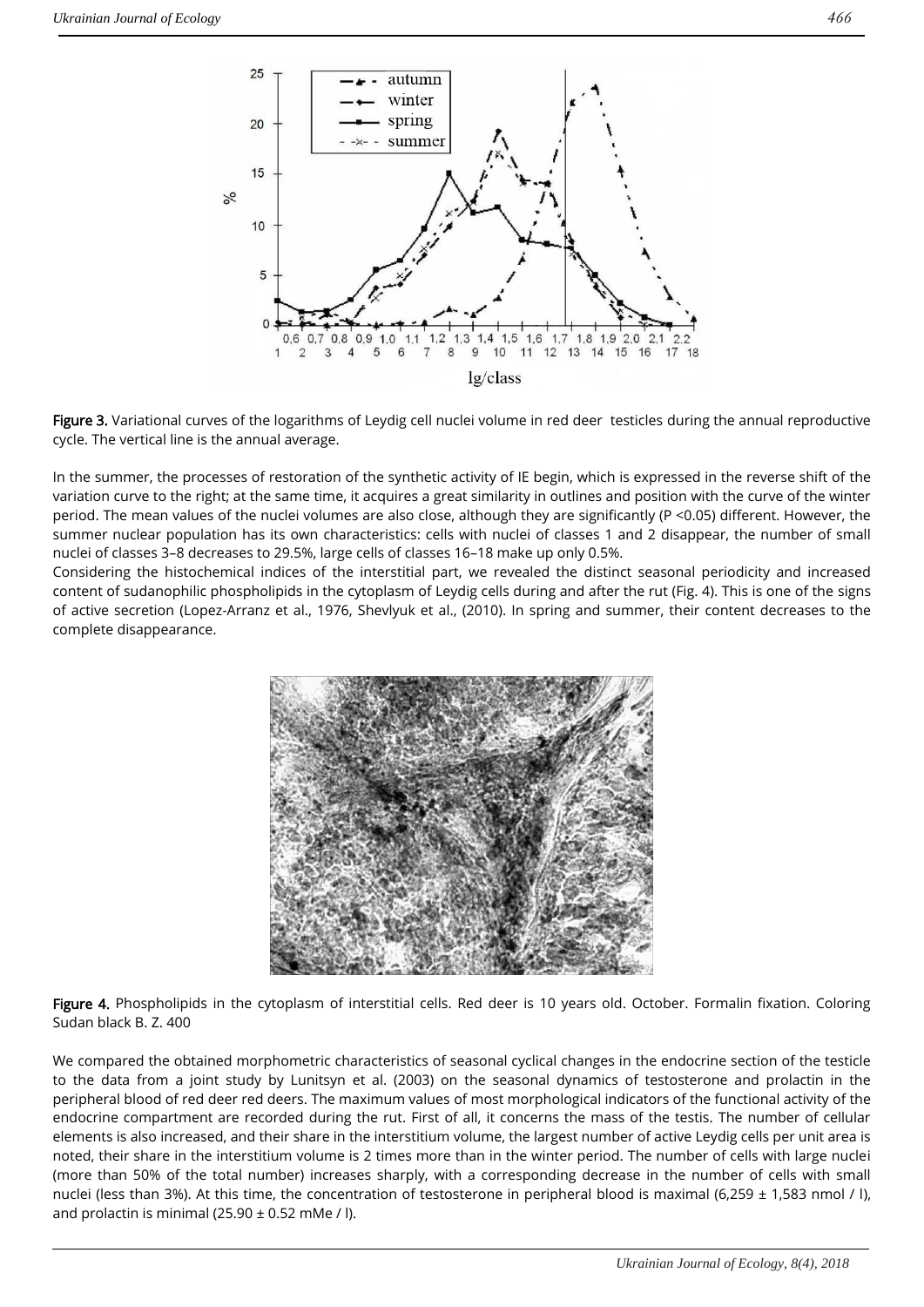In winter, the morphological indicators of the functional state of the interstitium slightly decline. The mass of the testis also begins to decline. The number of Leydig cells with large nuclei decreases sharply, however, the number of cells with medium nuclei is still large, and in general the number of active Leydig cells, compared with autumn, does not decrease very significantly, but significantly (P <0.05). Accordingly, their volume fraction falls 2 times, the number decreases by 1.3 times and the volume fraction of cellular elements in the total volume of the interstitium increases by 1.5 times, which indicates an increase in the proportion of non-cellular connective tissue components. The number of interstitial endocrinocytes with small nuclei increases dramatically, and most of them belong to the involutionary cells. This occurs simultaneously with significant (about 2 times) decrease in the testosterone content in the blood  $(3.598 \pm 0.911$  nmol / l) and the annual acrophase of prolactin (84.86 ± 3.85 mMe / l).

In spring, we registered the only significant (in annual cycle, P <0.05) decrease in the specific volume of the interstitium. At the same time, the volume fraction of cellular elements in the total interstitium volume continues (P <0.05), and due to a sharp decrease in the number of active endocrinocytes and their contribution to the stroma volume (P <0.001). In parallel, the volume of the nuclei of interstitial endocrinocytes falls to a minimum and the number of cells with small nuclei reaches the maximum values. These processes occur against the background of a marked decrease in the mass of the testes, which persists in the summer period. The testosterone content practically does not change compared to winter period (3.563  $\pm$ 0.352 nmol/l), while the concentration of prolactin sharply decreases (28.91  $\pm$  2.18 mMe / l).

In summer, part of the morphological signs indicate the beginning of the restoration of the activity of interstitial endocrinocytes. The increase in the volume of the nuclei of Leydig cells is carried out due to an increase in the number of cells with medium nuclei; accordingly, the number of active interstitial endocrinocytes per unit area becomes larger. A noticeable increase in the number of cells with large nuclei does not occur. The volume fraction of active Leydig cells in the interstitium volume increases, however, in general, the proportion of cellular elements, as compared with spring, decreases even more (P <0.05). This means that an increase in the volume of the actual connective tissue occurs in the interstitium during the summer period. At the same time, tunica albuginea reaches its maximum. Both of these facts demonstrate a pattern that consists in increasing the volume of connective tissue structures during periods of seasonal involution of the testicle (Raitsina, 1985, Cellarius et al., 1986). Despite the signs of recovery of the endocrine activity of the testis, the testosterone content in the blood drops 19 times compared to the rutting period and reaches an annual minimum ( $0.340 \pm 0.235$  nmol/l), while and the amount of prolactin, on the contrary, increases more than twice (65.80±1.10 mMe/l).

When comparing data on the hormone status of red deer with similar data for other deer species, we determined some differences. Thus, in male white-tailed deer, the testosterone content in the blood drops sharply from February and remains at the same level until August (Bubenik, 2006). In males of the red deer, a sharp drop in the concentration of this hormone occurs in summer months, in spring (March) it has the typical winter values (like in January). At this time, the population of the interstitial endocrinocytes of the testis had maximum annual values of depression by the morphological features,. In such circumstances, the source of testosterone can serve as the adrenal cortex, the peak of functional intensity of which in the red deer falls on the spring period (Ovcharenko, Gribanova, 2016).

The summer surge in prolactin content, we registered in male red deers was induced by an increase in the length of daylight and keeps testosterone concentrations at minimal values despite the morphological signs of the resumption of the functional activity of Leydig cells. On the background of the November peak of prolactin, a sharp decrease in testosterone concentration occurs and we registered the processes of seasonal involution in the population of interstitial endocrinocytes and in the interstitium as a whole. In other deer species, the post-rut increase in the concentration of prolactin in the blood was not reported (Bubenik, 2006).

## **Conclusions**

Morphological indices of the endocrine activity of the red deer testis (mass, specific interstitium volume, number of active Leydig cells and the volume of their nuclei) reach peak values on the background of annual acrophase of testosterone and minimal blood prolactin levels during the autumn rut period with reduced daylight. Unlike other animals, the red deer has a significant decrease in the interstitium volume fraction in total volume of the testis during spring anestrus. In different periods of anestrus, we registered different structural changes in endocrine section of red testicles. In spring, when the day length increases, the prolactin and testosterone levels decreased, we observed the maximum regression of Leydig cell population. In summer long light days with minimum testosterone content and a maximum prolactin values, the connective tissue structures of the testicle significantly increase, and the Leydig cell population recovered its functional activity.

#### References

Avtandilov, G.G. (1992). Medical morphometry. Moscow. Medicine (in Russian).

Bubenik, G.A. (2006). Seasonal regulation of deer reproduction as related to the antler cycle - a review. Vet. Archive, 76, 275-285 (in Russian).

Cellarius, Yu.G., Zimmerman, V.G., Semenova, L.A. (1986). Seasonal changes of the testes of silver foxes. Archive AGE, 60 (5), 69–71.